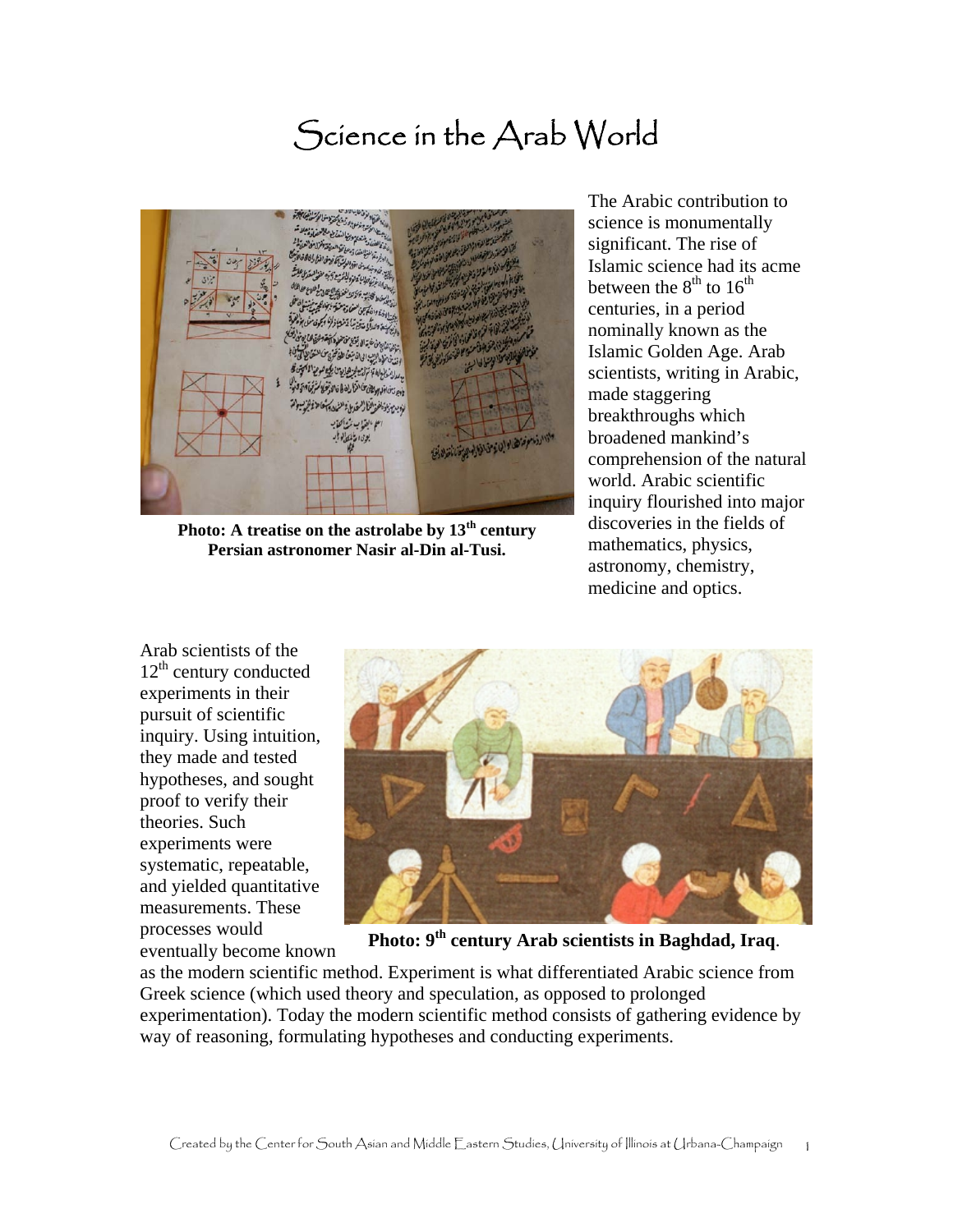

**Photo: Ibn al-Haytham of Basra.** 

Ibn al-Haytham (965-1039) is one of the most notable scientists of the Islamic Golden Age. Known in the West by his Latinized name as Alhazen, he was born in Basra, Iraq (then part of the Buyid Dynasty of Persia). Ibn al-Haytham was a polymath and engineer. He is called the founder of optics because he first discovered the laws of refraction. Among his inventions are the camera obscura and pinhole camera. Because he insisted that theories had to be verified by practice, Ibn al-Haytham is considered the founder of the modern scientific method.

Astrolabes, were astronomical instruments invented in either ancient Greece or India. The first astrolabe in the Muslim world is attributed to the  $8<sup>th</sup>$  century Persian mathematician Fazari.

Brass astrolabes were developed in Iran (Persia) for navigation and for finding the *quibla* (the direction of Mecca).



Photo: An 18<sup>th</sup> century Persian astrolabe.

The  $13<sup>th</sup>$  century Persian astronomer Nasir al-Din al-Tusi of Bagdad is famous for creating a more accurate, earth-centered planetary model after finding flaws



with Ptolemy's model of planetary motion. Later, Copernicus drew generously from al-Tusi's model when theorizing that the Earth revolves around the sun. Rasad Kaneh is the name of the ancient  $13<sup>th</sup>$  century Maragheh Observatory that was built for al-Tusi. Today the site is culturally preserved in Iran.

**Photo: the site of Maragheh Observatory in Iran.**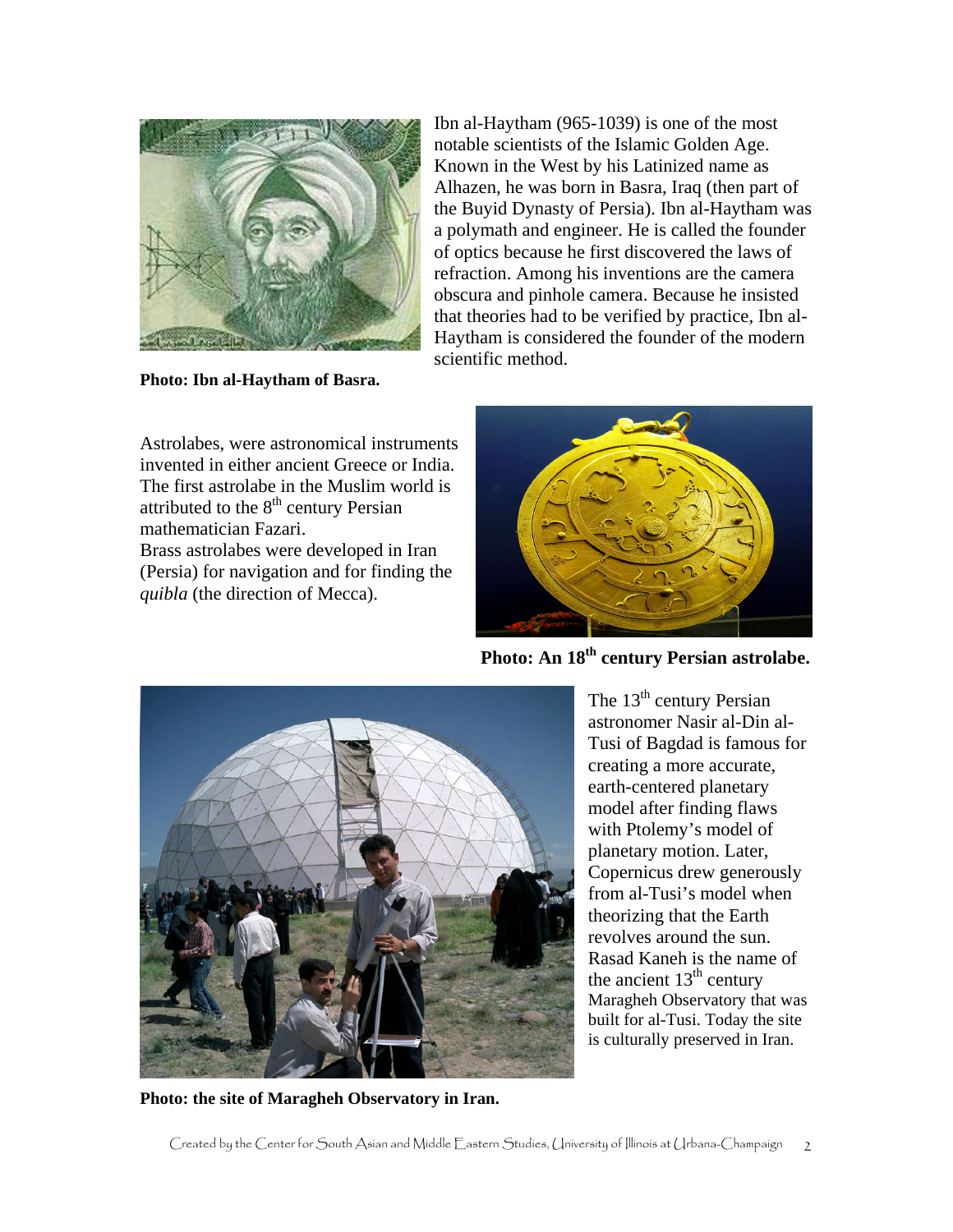Arab scientists also helped to advance medical knowledge. For example, The  $9<sup>th</sup>$  century Persian doctor Muhammad ibn Zakariya al-Razi (known in Latin as Rhazes) authored an influential multi-volume encyclopedia of all known medical knowledge at the time. His monograph on smallpox and measels was groundbreaking. Razi had a great influence on Western medicine, and he is considered one of the greatest scientists of the Middle East.



**Photos: A painting (pictured on left) depicts Al-Razi medically treating a patient. Pictured above is Al-Razi's** *Book of Medicine* **in Arabic.** 

Another great Arab scientist in medicine was Ibn al-Nafis, a  $13<sup>th</sup>$  century doctor born in Damascus. Al-Nafis pioneered the study of the pulmonary circulation of blood because he was the first to recognize that lungs purify blood.



 **Photo: Ibn al-Nafis.**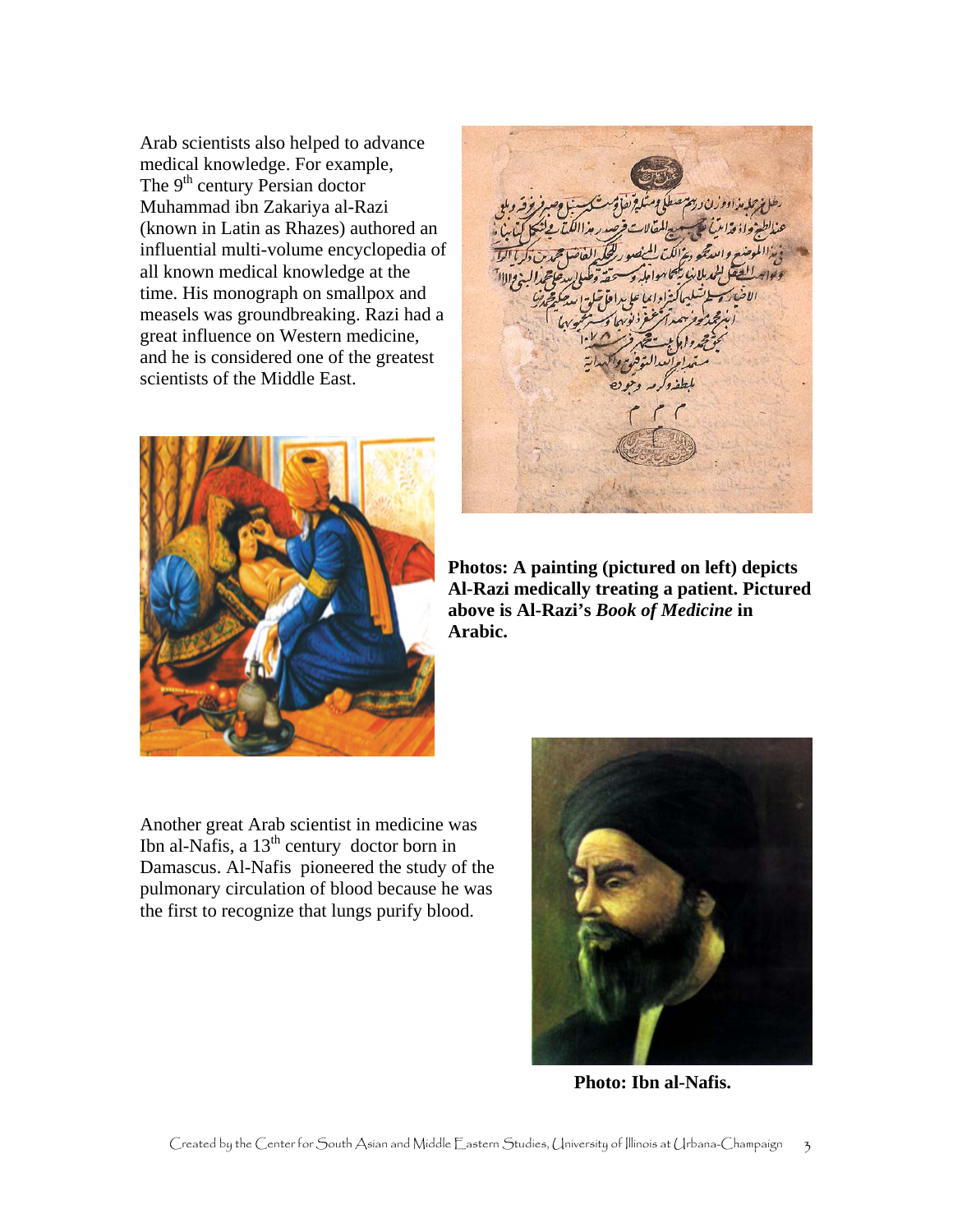Algebra is one of the Arabic contributions to mathematics. The Persian polymath Muhammad ibn Musa Al-Khawarzmi is considered the "father of Algebra" because his book *Algebra* is the first treatise on the systematic solutions of linear and quadratic equations. The word algebra is derived from *a-jabr,* one of the operations used to solv e quadratic equations in his book. Al-Khawarzmi also introduced the decimal positioning system in mathematics.

**Photo (left): An Egyptian phone keypad with Hindu-Arabic numerals and equivalent Arabic-language numerals.** 

Among some of the the technologic inventions attributed to Arab scientists and engineers are the parachute, hang-glider, eye glasses, artificial wings, soft drinks, fine glass, modern soap, shampoo, kerosene, mechanical clocks, and programmable humanoid robot. Some of these inventions are attributed to Al-Jazari (1136-1206), a prolific inventor and mechanical engineer during the Islamic Golden Age.



**Photo: Diagram of an Al-Jazari water device.**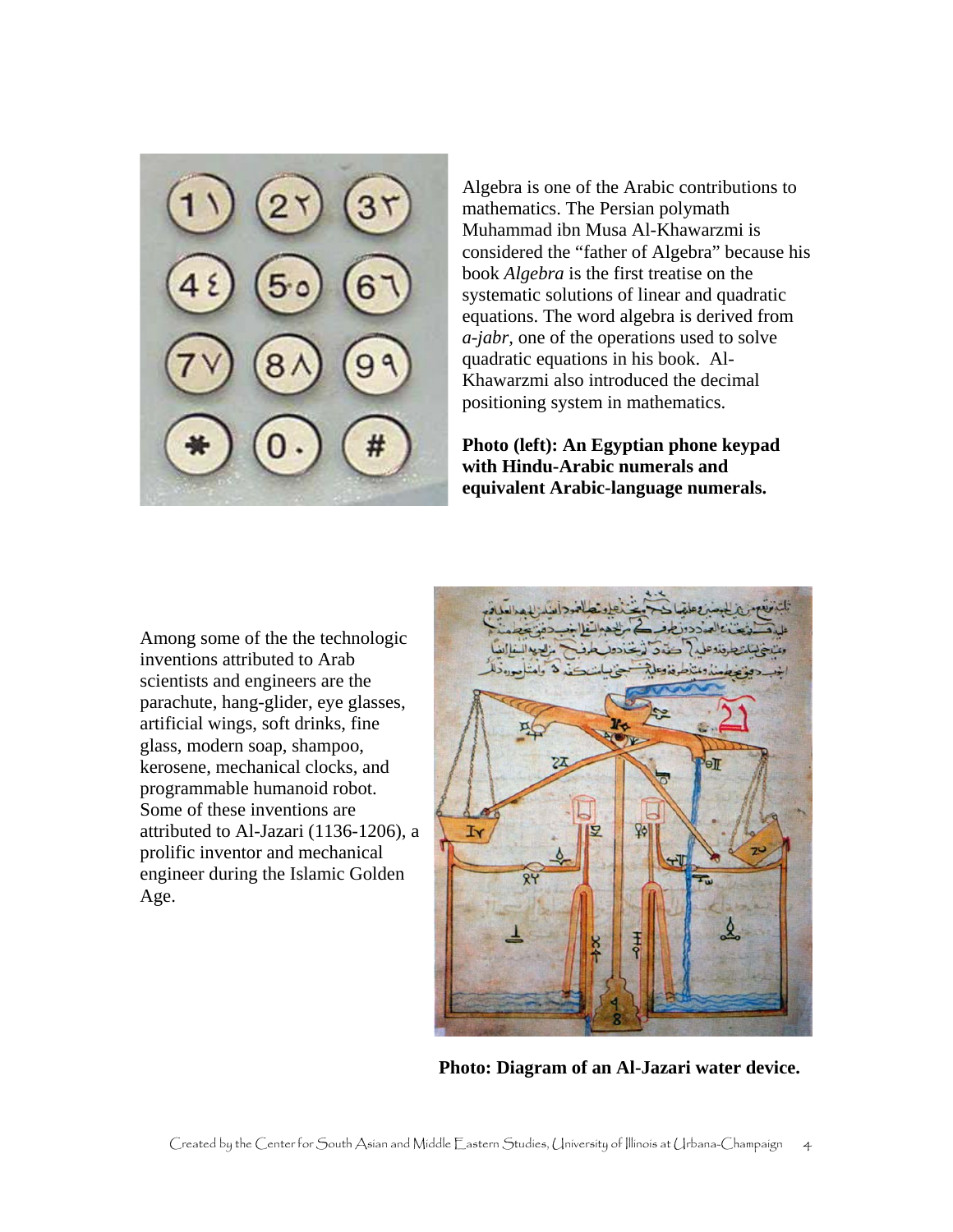

The House of Wisdom in Baghdad was an important scientific center during the Islamic Golden Age. As a library and translation institute, it translated many important foreign works of science and philosophy into the Arabic and Persians languages, thereby enriching Arab scientists and thinkers. Another notable intellectual institution was the University of Al-Karaouine (also called Qarawiyyin), in Fes, Morocco. Founded in 859, the university is one of the primary spiritual and educational centers of the Muslim world and the oldest continuously operating institution of higher learning. According to the Guinness Book of World Records the university is the "oldest existing educational institution in the world." The university curriculum boasts science, math, rhetoric, chemistry, medicine, and jurisprudence (among other areas of study).

**Photo: Interior of the Al-Karaouine Mosque and University in Fes, Morocco.** 

Several Arabic words have enriched our scientific lexicon. Among the scientific terms and star names are alchemy, alcohol, alembic, algebra, algorithm, alkali, azimuth, elixir, nadir, zenith, Betelgeuse, Aldebaran, Mizar, and Rigel.

**Photo: the name of the star Betelgeuse is derived from Arabic origins.**